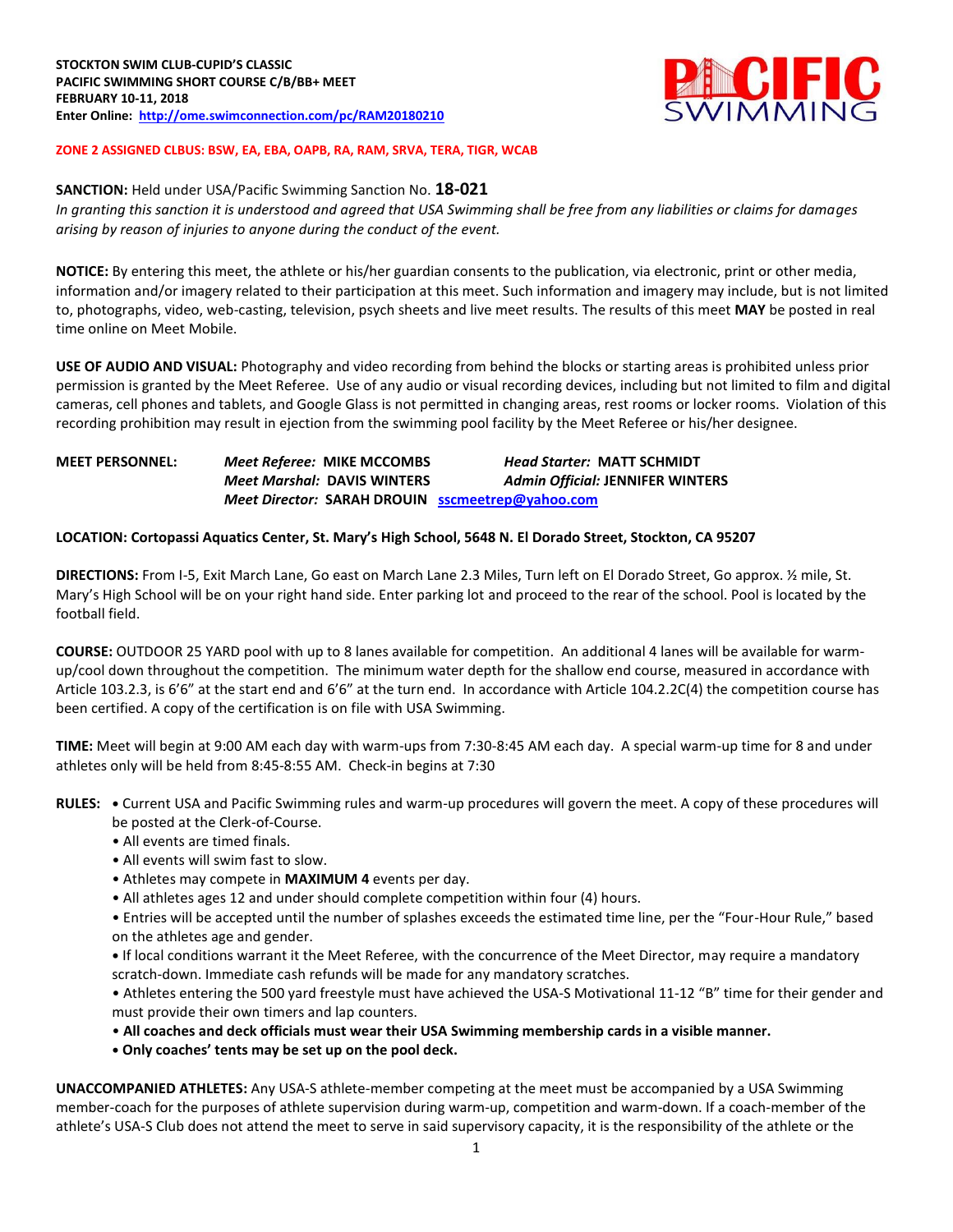athlete's legal guardian to arrange for supervision by a USA-S member-coach. The Meet Director or Meet Referee may assist the athlete in making arrangements for such supervision; however, it is recommended that such arrangements be made in advance of the meet by the athlete's USA-S Club Member-Coach.

**RACING STARTS:** Athletes must be certified by a USA-S member-coach as being proficient in performing a racing start, or must start the race in the water. It is the responsibility of the athlete or the athlete's legal guardian to ensure compliance with this requirement.

**RESTRICTIONS:** • Smoking and the use of other tobacco products is prohibited on the pool deck, in the locker rooms, in spectator

- seating, on standing areas and in all areas used by athletes, during the meet and during warm-up periods.
- Sale and use of alcoholic beverages is prohibited in all areas of the meet venue.
- No glass containers are allowed in the meet venue.
- No propane heater is permitted except for snack bar/meet operations.
- All shelters must be properly secured.
- Changing into or out of swimsuits other than in locker rooms or other designated areas is prohibited.

• Destructive devices, to include but not limited to, explosive devices and equipment, firearms (open or concealed), blades, knives, mace, stun guns and blunt objects are strictly prohibited in the swimming facility and its surrounding areas. If observed, the Meet Referee or his/her designee may ask that these devices be stored safely away from the public or removed from the facility. Noncompliance may result in the reporting to law enforcement authorities and ejection from the facility. Law enforcement officers (LEO) are exempt per applicable laws.

• Operation of a drone, or any other flying apparatus, is prohibited over the venue (pools, athlete/coach areas, spectator areas and open ceiling locker rooms) any time athletes, coaches, officials and/or spectators are present.

# • **No dogs or other animals on the pool deck.**

**ELIGIBILITY:** • Athletes must be current members of USA-S and enter their name and registration number on the meet entry card as they are shown on their Registration Card. If this is not done, it may be difficult to match the athlete with the registration and times database. The meet host will check all athlete registrations against the SWIMS database and if not found to be registered, the Meet Director shall accept the registration at the meet (a \$10 surcharge will be added to the regular registration fee). Duplicate registrations will be refunded by mail.

• Athletes in the "BB" Division must have met at least USA Swimming Motivational "BB" minimum time standard. Athletes in the "B" Division must have met at least the listed "B" minimum time standard. All entry times slower than the listed "B" time standard will be in the "C" Division.

• Entries with **"NO TIME" will be REJECTED**.

• Entry times submitted for this meet may be checked against a computer database and may be changed in accordance with Pacific Swimming Entry Time Verification Procedures.

• Disabled athletes are welcome to attend this meet and should contact the Meet Director or Meet Referee regarding any special accommodations on entry times and seeding per Pacific Swimming policy.

• Athletes 19 years of age and over may compete in the meet for time only, no awards. Such athletes must have met standards for the 17-18 age group.

• The athlete's age will be the age of the athlete on the first day of the meet.

**ENTRY PRIORITY:** Meet entries will not be accepted any earlier than **January 6, 2018**. Entries from members of "year-round" Zone 2 clubs and clubs within the Sierra Nevada LSC, postmarked or entered online by 11:59 p.m. on **January 13, 2018** will be given first priority acceptance. Entries from members of all Zone 2 clubs (year-round and seasonal) postmarked or entered online between 12:00 am **January 14, 2018** and 11:59 pm **January 20, 2018** will be given second priority acceptance. All entries from Zone 2, all other Pacific LSC Zones and other LSC's, either postmarked entered online or hand delivered by the entry deadline will be considered in the order that they were received.

## **\*\*NOTE: Athlete who falsify their entry form by listing a club to which they are not legitimately associated with will be rejected from the meet. Further, entry fees will not be refunded and they may be referred to the Pacific Swimming Review Committee for disciplinary action.**

**ENTRY FEES:** \$4.00 per event plus an \$8.00 participation fee per athlete. Entries will be rejected if payment is not sent at time of request. No refunds will be made, except mandatory scratch downs.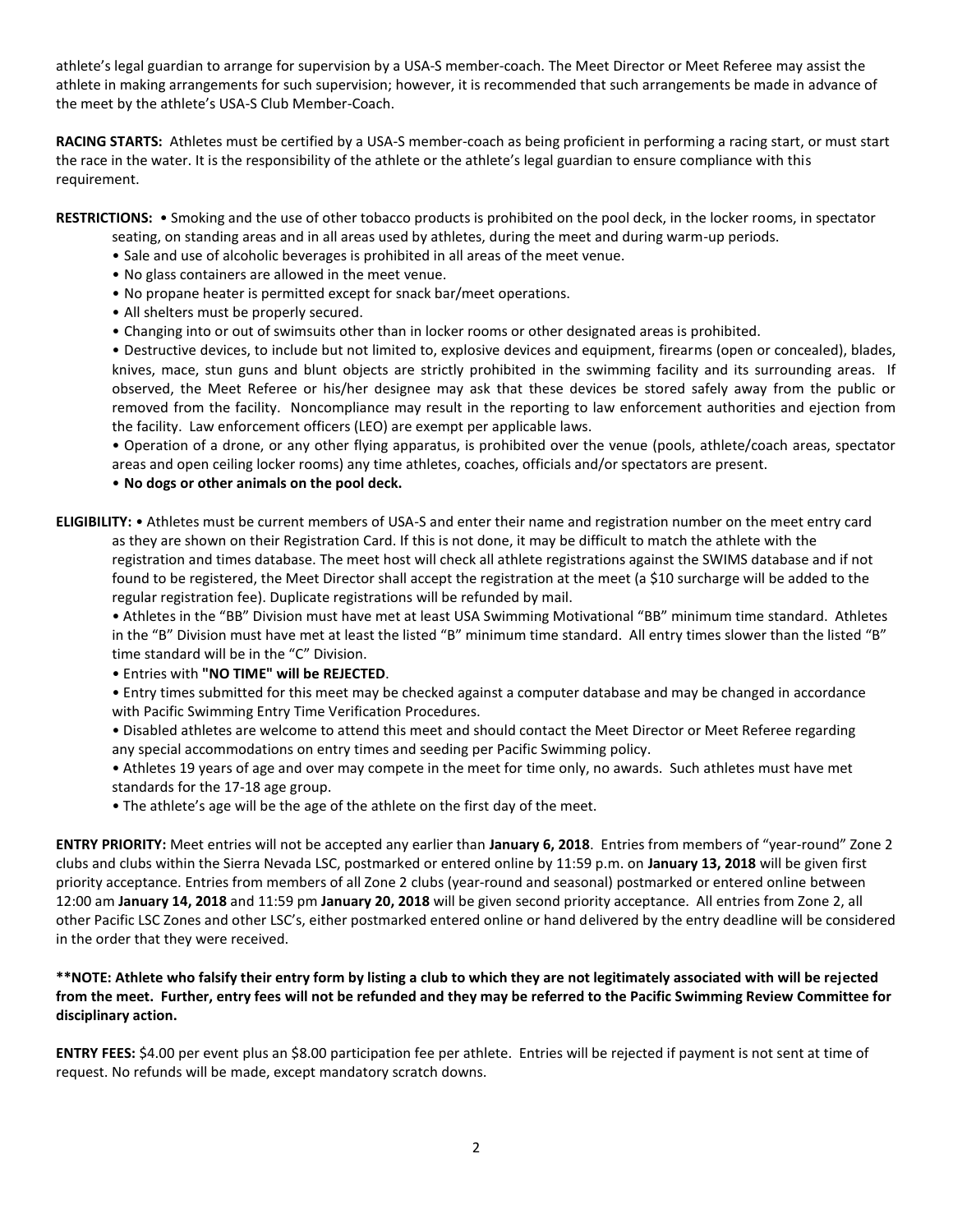**ONLINE ENTRIES:** To enter online go to **<http://ome.swimconnection.com/pc/RAM20180210>** to receive an immediate entry confirmation. This method requires payment by credit card. Swim Connection, LLC charges a processing fee for this service, equal to \$1 per athlete plus 5% of the total Entry Fees. Please note that the processing fee is a separate fee from the Entry Fees. If you do not wish to pay the processing fee, enter the meet using a mail entry. **Entering online is a convenience, is completely voluntary, and is in no way required or expected of an athlete by Pacific Swimming.** Online entries will be accepted through **Wednesday, January 31, 2018,** or until meet has reached capacity, whichever comes first.

**MAILED OR HAND DELIVERED ENTRIES**: Entries must be on the attached consolidated entry form. Forms must be filled out completely and printed clearly with athlete's best time. Entries must be postmarked by midnight, **Monday, January 29, 2018** or hand delivered by 6:30 PM, Wednesday, **January 31, 2018**. No late entries will be accepted. Requests for confirmation of receipt of entries should include a self-addressed, stamped envelope.

## **Make check payable to**: **STOCKTON SWIM CLUB**

| Mail entries to: SARAH DROUIN  | <b>Hand deliver entries to: SARAH DROUIN</b> |                         |
|--------------------------------|----------------------------------------------|-------------------------|
| <b>3651 N. MERRIMAC CIRCLE</b> |                                              | 3651 N. MERRIMAC CIRCLE |
| STOCKTON, CA 95219             |                                              | STOCKTON. CA 95219      |

**CHECK-IN:** The meet will be deck seeded. Athletes must check-in at the Clerk-of-Course. No event shall be closed more than 30 minutes before the scheduled start of the session. Close of check-in for all individual events shall be no more than 60 minutes before the estimated time of the start of the first heat of the event. Athletes who do not check in will not be seeded and will not be allowed to compete in that event.

**SCRATCHES:** Any athletes not reporting for or competing in an individual timed final event that they have checked in for shall not be penalized.

**AWARDS:** First through eighth places in each division (C, B & BB+) will be awarded for the 9-10, 11-12, and 13-14 age groups. First through eighth place in each division (PC-C, PC-B, and PC-A) will be awarded for the 8 & under age group. All athletes achieving an A time for the first time will be awarded a standard A medal, regardless of place achieved in the event. No awards will be given for athletes 15 years of age and older. Note: Individual awards must be picked up at the meet. We will not mail or distribute awards after the meet.

**ADMISSION:** Free. A '2 DAY' meet program will be available for a reasonable fee.

**SNACK BAR & HOSPITALITY:** A snack bar will be available throughout the competition. Coaches and working deck officials will be provided breakfast. Hospitality will serve refreshments to timers and volunteers.

**MISCELLANEOUS:** No overnight parking is allowed. Facilities will not be provided after meet hours. **Neither Stockton Swim Club, nor St. Mary's High School is responsible for items that are lost or stolen.** All participating clubs are expected to provide lane timers based upon the number of athletes registered to swim each day. Club timing lanes for Saturday and Sunday will be assigned and coaches will be notified of assignments during the week prior to the meet.

**MINIMUM OFFICIALS:** The Meet Referee shall conduct an inventory of Officials and shall compare the number of athletes entered against the number of Officials that worked representing each club per day of the meet. Those clubs who have not provided sufficient Officials in a day of the meet, in accordance with the table below, will be fined \$100 per missing Official per day.

| Club athletes entered in session | <b>Trained and carded officials REQUIRED</b> |
|----------------------------------|----------------------------------------------|
| $1 - 10$                         |                                              |
| $11 - 25$                        |                                              |
| $26 - 50$                        |                                              |
| $51 - 75$                        |                                              |
| 76-100                           |                                              |
| 100 or more                      |                                              |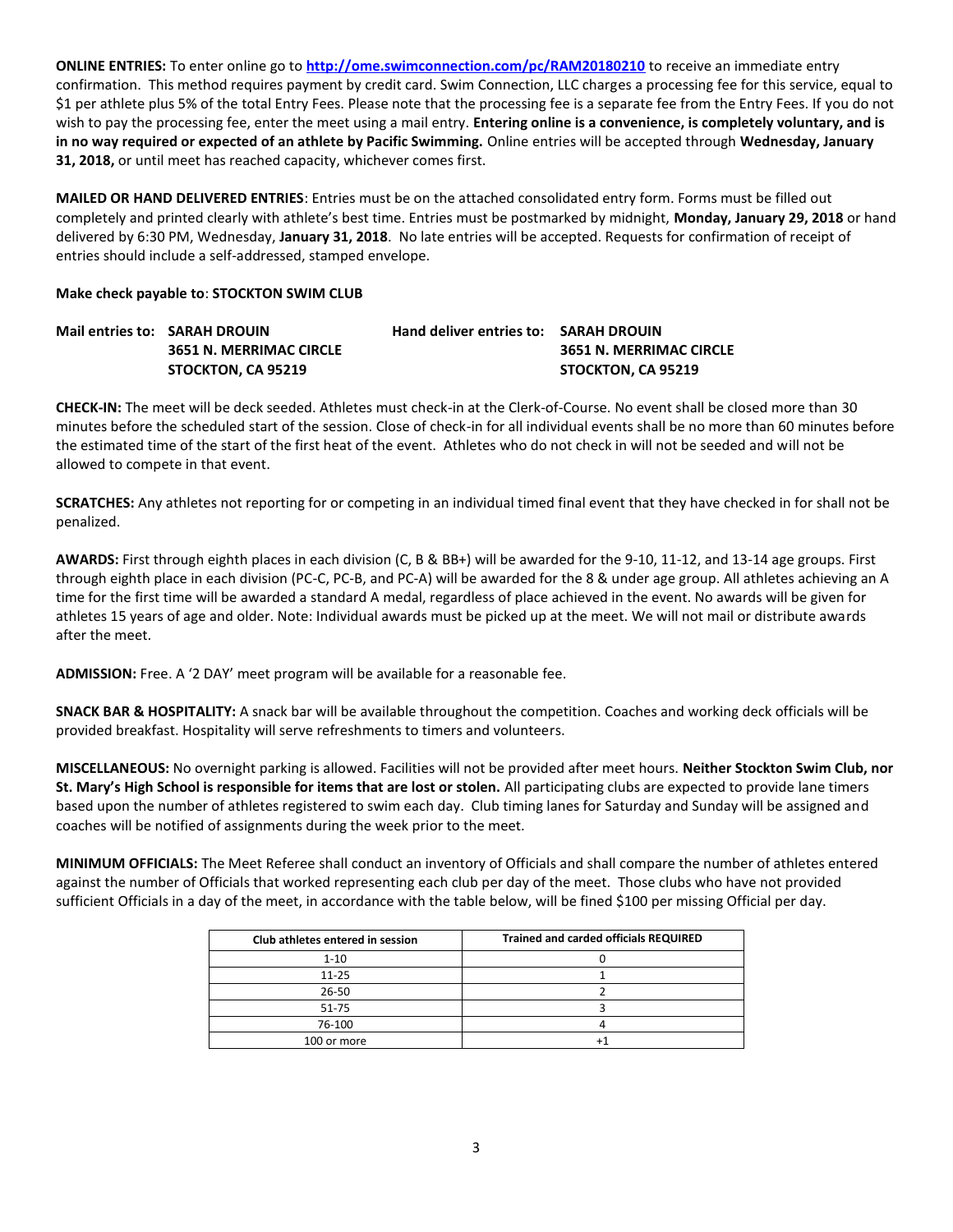#### **EVENT SUMMARY**

| <b>SATURDAY</b>                 |               |               |                    | <b>SUNDAY</b> |              |              |              |
|---------------------------------|---------------|---------------|--------------------|---------------|--------------|--------------|--------------|
| 8 & UN<br>$9 - 10$<br>$11 - 12$ |               | 13-18         | 8 & UN<br>$9 - 10$ |               | $11 - 12$    | $13 - 18$    |              |
|                                 | 200 FR        | 200 FR        | 200 FR             | 25 BR         | 100 BR       | 100 BR       | 200 BR       |
| 50 BK                           | 100 BK        | 200 BK        | 200 BK             | 100 IM        | 100 IM       | 200 IM       | 200 IM       |
| 50 FL                           | 50 FL         | 100 FL        | 100 FL             | 25 BK         | <b>50 BK</b> | 50 BK        | 100 BK       |
| 50 BR                           | 50 BR         | 50 BR         | 100 BR             | 25 FL         | 100 FL       | 200 FL       | 200 FL       |
| 25 FR                           | 100 FR        | 100 FR        | 100 FR             | <b>50 FR</b>  | <b>50 FR</b> | <b>50 FR</b> | <b>50 FR</b> |
| 500 FR Girls*                   | 500 FR Girls* | 500 FR Girls* | 500 FR Girls*      | 500 FR Boys*  | 500 FR Boys* | 500 FR Boys* | 500 FR Boys* |

**\*Athletes entered in 500 Free must have an 11/12 B Time and provide their own timers and lap counters.** 

#### **EVENTS**

| SATURDAY, FEBRUARY 10th |                        |                |
|-------------------------|------------------------|----------------|
| <b>EVENT#</b>           | <b>EVENT</b>           | <b>EVENT#</b>  |
| $\mathbf{1}$            | 13-18 200 Free         | $\overline{2}$ |
| 3                       | 11-12 200 Free         | 4              |
| 5                       | 9-10 200 Free          | 6              |
| $\overline{7}$          | 13-18 200 Back         | 8              |
| 9                       | 11-12 200 Back         | 10             |
| 11                      | 9-10 100 Back          | 12             |
| 13                      | 8-UN 50 Back           | 14             |
| 15                      | 13-18 100 Fly          | 16             |
| 17                      | 11-12 100 Fly          | 18             |
| 19                      | 9-10 50 Fly            | 20             |
| 21                      | 8-UN 50 Fly            | 22             |
| 23                      | 13-18 100 Breast       | 24             |
| 25                      | 11-12 50 Breast        | 26             |
| 27                      | 9-10 50 Breast         | 28             |
| 29                      | 8 UN 50 Breast         | 30             |
| 31                      | 13-18 100 Free         | 32             |
| 33                      | 11-12 100 Free         | 34             |
| 35                      | 9-10 100 Free          | 36             |
| 37                      | 8 UN 25 Free           | 38             |
| 39                      | OPEN 500 Free* (girls) |                |

| SATURDAY, FEBRUARY 10 <sup>th</sup> |                        |                |
|-------------------------------------|------------------------|----------------|
| <b>EVENT#</b>                       | <b>EVENT</b>           | <b>EVENT#</b>  |
| $\mathbf{1}$                        | 13-18 200 Free         | $\overline{2}$ |
| 3                                   | 11-12 200 Free         | 4              |
| 5                                   | 9-10 200 Free          | 6              |
| $\overline{7}$                      | 13-18 200 Back         | 8              |
| 9                                   | 11-12 200 Back         | 10             |
| 11                                  | 9-10 100 Back          | 12             |
| 13                                  | 8-UN 50 Back           | 14             |
| 15                                  | 13-18 100 Fly          | 16             |
| 17                                  | 11-12 100 Fly          | 18             |
| 19                                  | 9-10 50 Fly            | 20             |
| 21                                  | 8-UN 50 Fly            | 22             |
| 23                                  | 13-18 100 Breast       | 24             |
| 25                                  | 11-12 50 Breast        | 26             |
| 27                                  | 9-10 50 Breast         | 28             |
| 29                                  | 8 UN 50 Breast         | 30             |
| 31                                  | 13-18 100 Free         | 32             |
| 33                                  | 11-12 100 Free         | 34             |
| 35                                  | 9-10 100 Free          | 36             |
| 37                                  | 8 UN 25 Free           | 38             |
| 39                                  | OPEN 500 Free* (girls) |                |
|                                     |                        |                |

**\*Athletes entered in 500 Free must have an 11/12 B Time and provide their own timers and lap counters.** 

Use the following URL to find the time standards: **<http://www.pacswim.org/swim-meet-times/standards>**